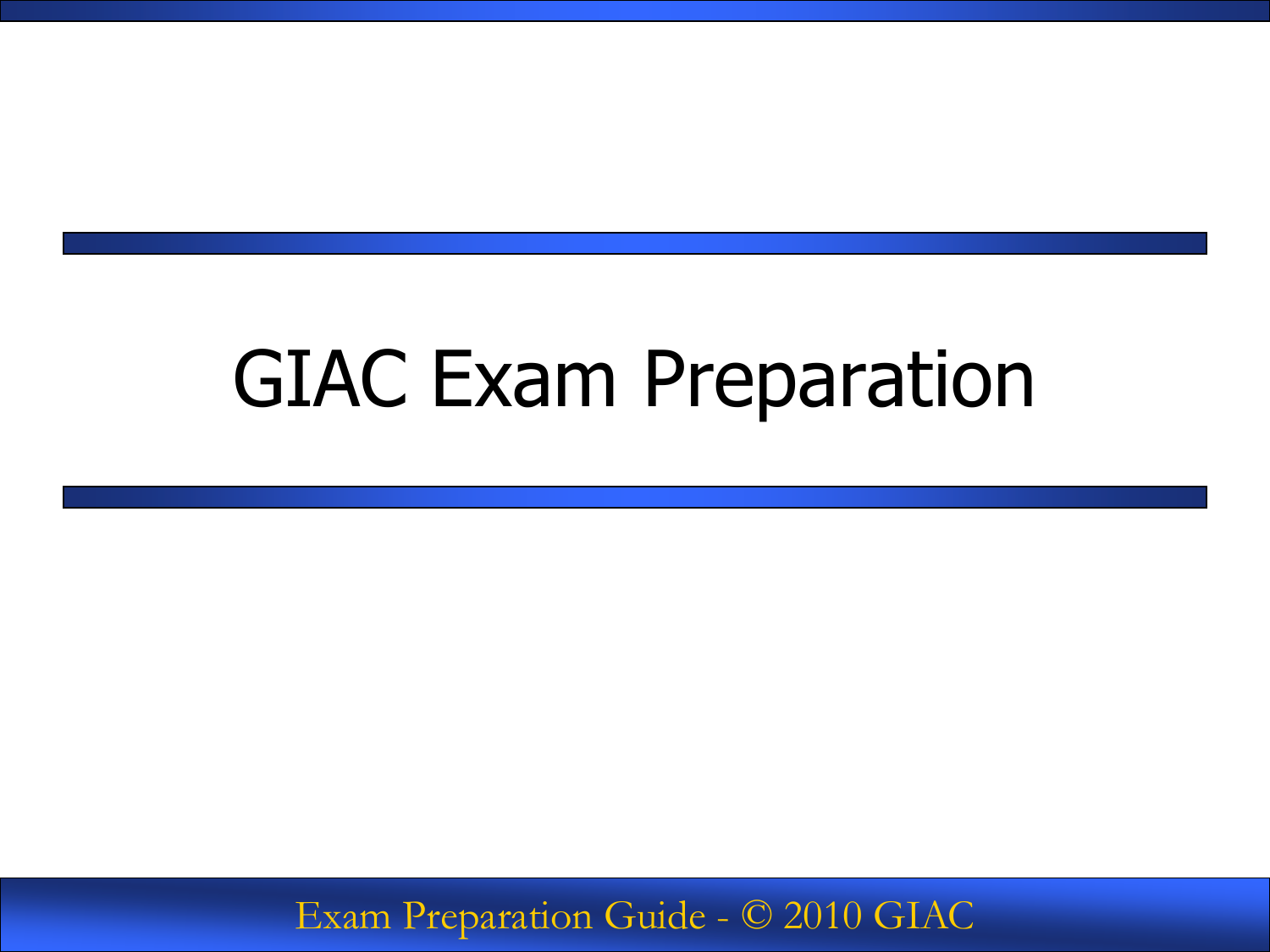# Understanding the Rules

- Exam is open book (and open notes)
- You have four months to take the exam from date authorized
- You can purchase retakes
- You can purchase extensions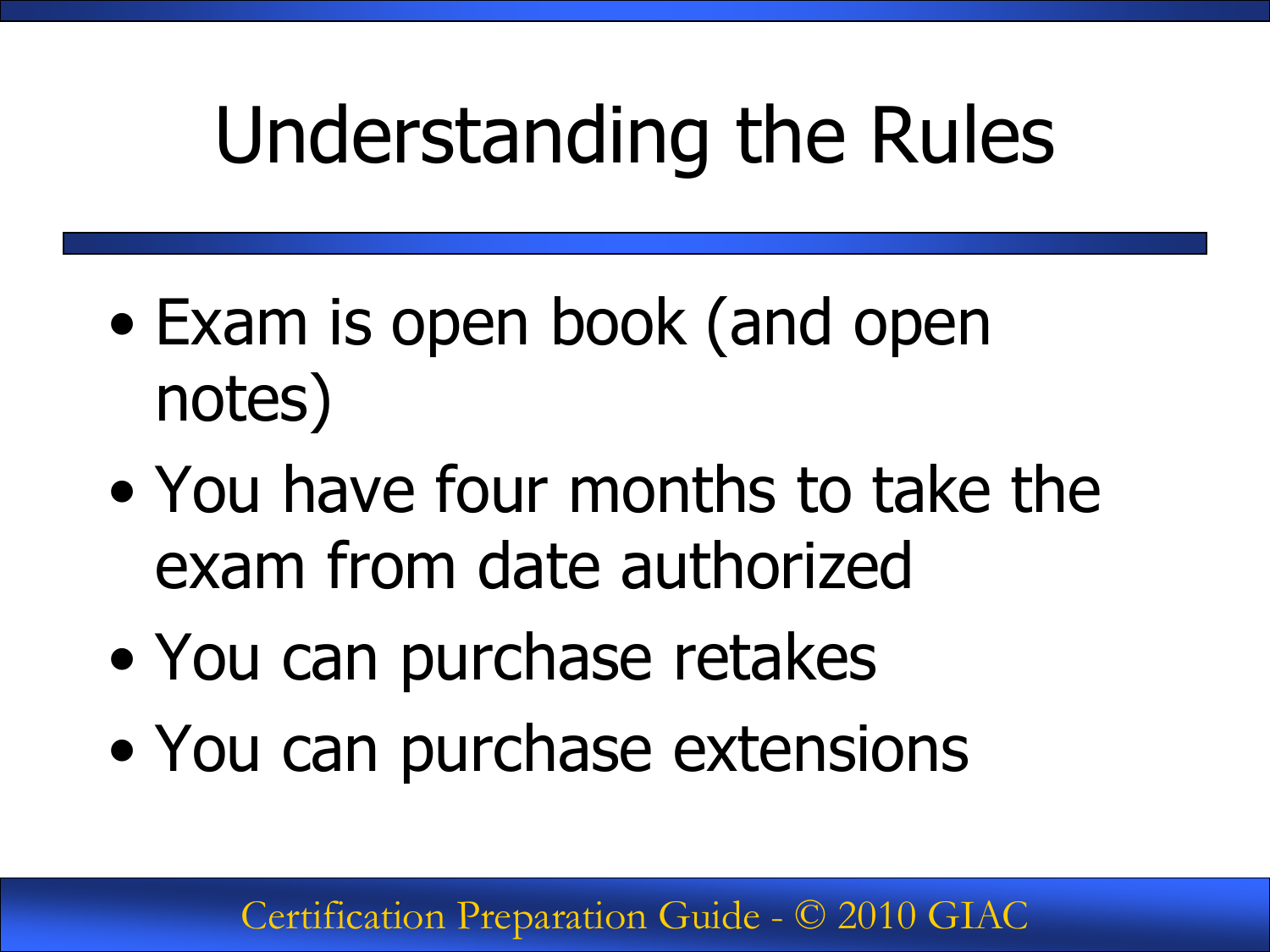# Understanding Your Skills

- GIAC is the hands-on certification
- If the subject matter is new, then you may need more time to study
- If have 10 years experience in the field, then you have an advantage
- Use practice exams to assess your skills.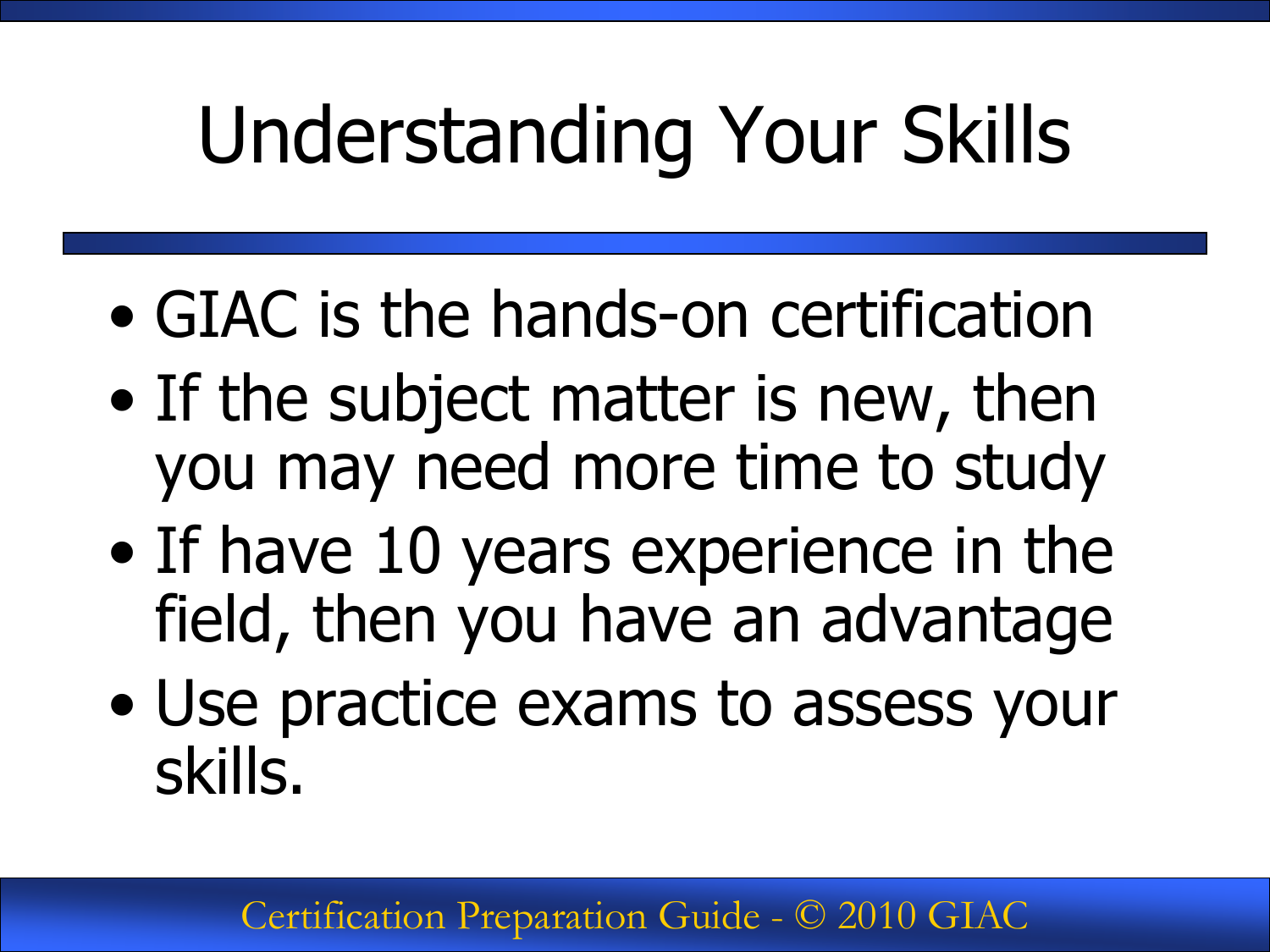## Fire Hose Method

- SANS is famous (or infamous) for the fire hose method of instruction
- So if you only retain 10% of class instruction how do you get the other 90%?
- Study smartly, efficiently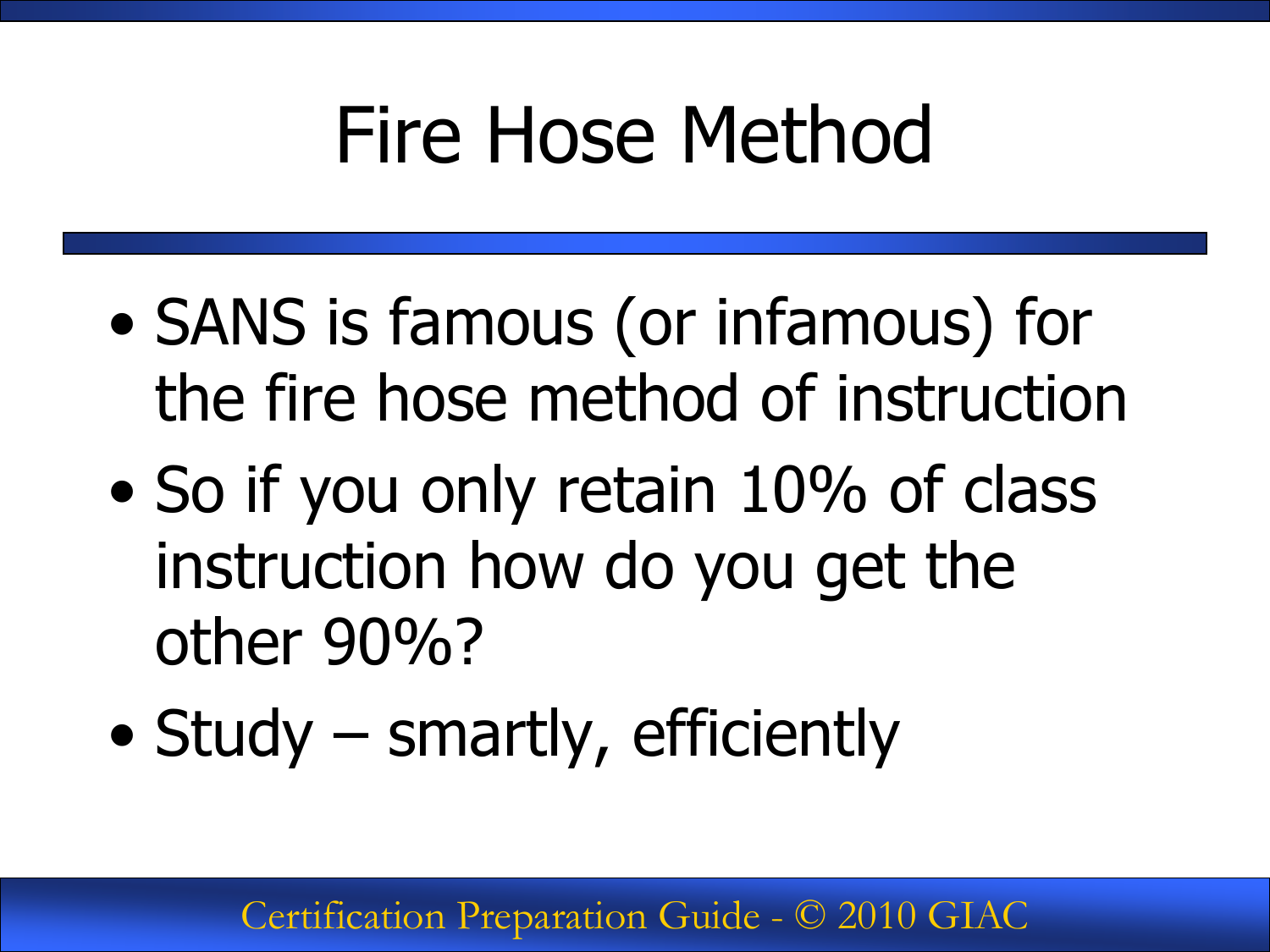# Indexes, Tabs, Highlighters

- Open book use an index and tabs
- Start creating index during class
- Highlight important concepts keywords
- Highlight or tab areas you need to go back to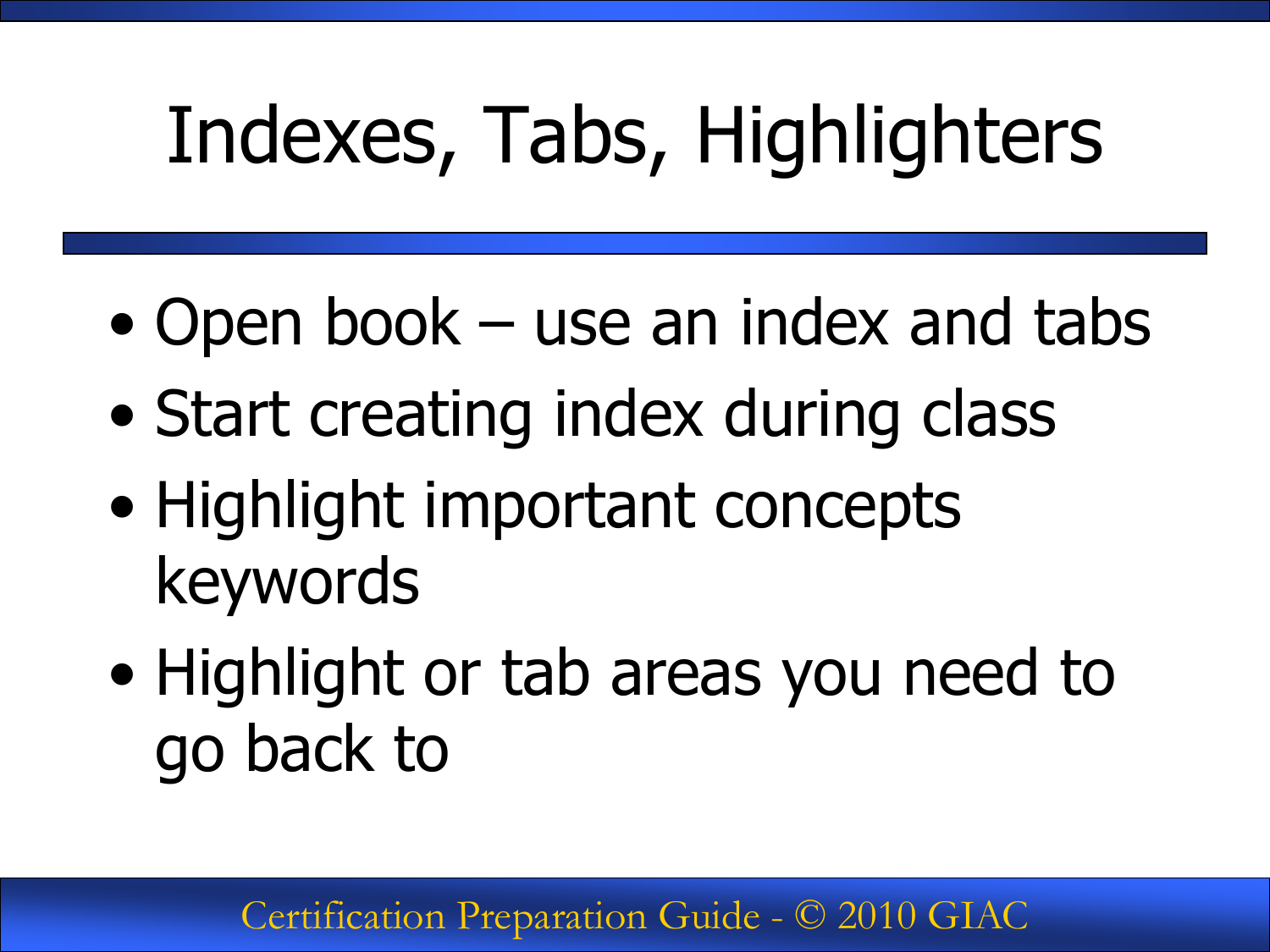# Index Guidelines

- Not too granular, but not too general.
- Insert tabs in books at module breaks.
- 2-3 Pages total
- A word of caution -- You can't lookup every question!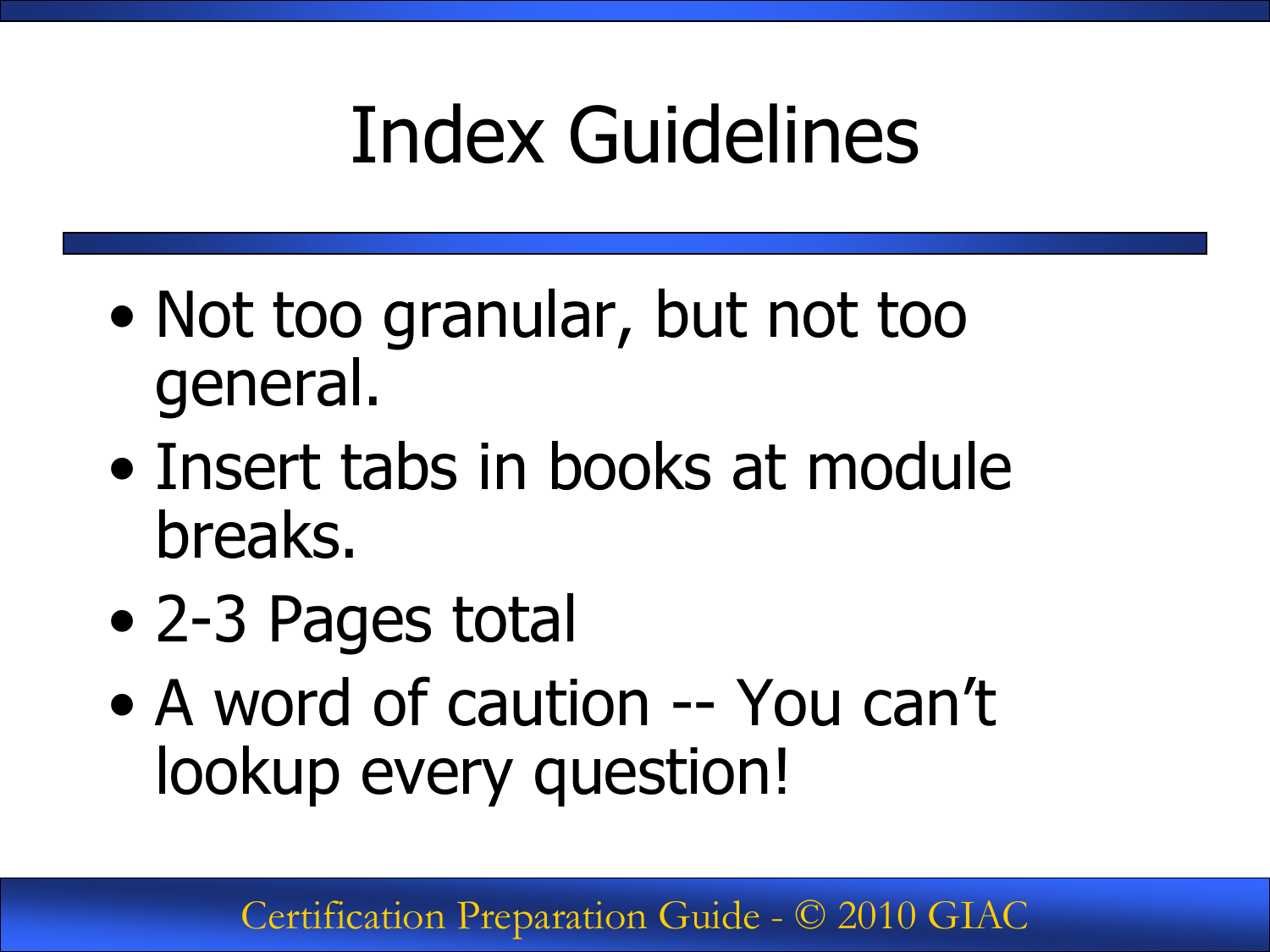## Example Index

502.1 Perimeter Concepts: Threats, services, what attacker do, Layered Security, Decoying, OS vs Commercial Tools

**IP Refresher and Beyond:** topdump and windump, Link Layer, ARP Poisoning, Defeat Sniffing, IP Layer, IP Fields, Idle Scan, IP Route Options (Source Routing)

**Fragmentation:** Normal Fragmentation, MTU, topdump and fragmentation, packet filtering and frag, DF flag, Malicious Fragmentation, ping o' death, teardrop, missing fragment,

TCP/UDP/ICMP: UDP Stimulus/Response, UDP Port Scanning, TCP Header Fields/Flags, TCP connections, TCP Options, TCP Stimulus/Response, ICMP Header/Errors, Windows/Unix Traceroute, tcptraceroute,

Tearing Into Packets: tcpdump/windump switches, bitmasking, filtering, Echo sequence number (windows/linux), hijacking with ettercap, p0f fingerprinting. IPv6: changes, history, header, missing fields, extension headers, address convention, 48bit MAC to EUI 64, types of IPv6 addresses, multicast, jumbo payloads, ICMPv6, security issues, and privacy concerns.

502.2 Static and Stateful Packet Filters: Ingress/Egress Filtering, State Table, What gets evaluated, Difference in implementations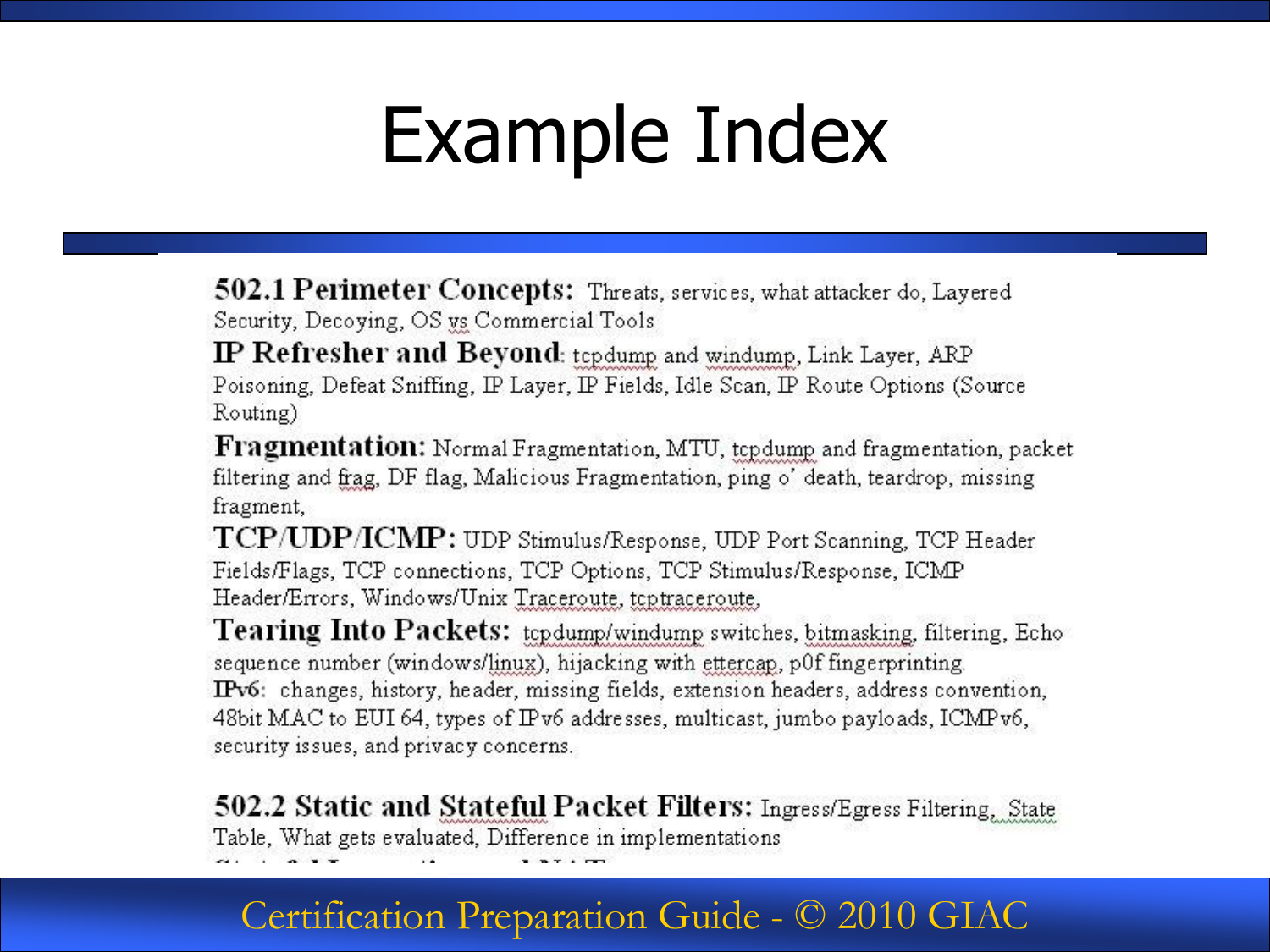# Example Index (2)

| ID Index-15.txt - Notepad                                                                                                                                                                                                         |                                                                                                                                                                                                                                           |  |  |  |  |  |
|-----------------------------------------------------------------------------------------------------------------------------------------------------------------------------------------------------------------------------------|-------------------------------------------------------------------------------------------------------------------------------------------------------------------------------------------------------------------------------------------|--|--|--|--|--|
| File Edit Format View Help                                                                                                                                                                                                        |                                                                                                                                                                                                                                           |  |  |  |  |  |
| static RPC port                                                                                                                                                                                                                   | 1: 42                                                                                                                                                                                                                                     |  |  |  |  |  |
| FPORT. EXE                                                                                                                                                                                                                        | 1:16                                                                                                                                                                                                                                      |  |  |  |  |  |
| Global Catalog service                                                                                                                                                                                                            | 1:15                                                                                                                                                                                                                                      |  |  |  |  |  |
| Internet Information Server (IIS)                                                                                                                                                                                                 | 5                                                                                                                                                                                                                                         |  |  |  |  |  |
| AdminScripts folder                                                                                                                                                                                                               | $5:15-6$                                                                                                                                                                                                                                  |  |  |  |  |  |
| ADSI interface                                                                                                                                                                                                                    | $5:15-6$                                                                                                                                                                                                                                  |  |  |  |  |  |
| ADSUTIL.VBS                                                                                                                                                                                                                       |                                                                                                                                                                                                                                           |  |  |  |  |  |
| anonymous                                                                                                                                                                                                                         |                                                                                                                                                                                                                                           |  |  |  |  |  |
| Allow IIS to Control                                                                                                                                                                                                              |                                                                                                                                                                                                                                           |  |  |  |  |  |
| Password                                                                                                                                                                                                                          | $5:88-9$                                                                                                                                                                                                                                  |  |  |  |  |  |
| ASP.NET                                                                                                                                                                                                                           | 88                                                                                                                                                                                                                                        |  |  |  |  |  |
|                                                                                                                                                                                                                                   |                                                                                                                                                                                                                                           |  |  |  |  |  |
|                                                                                                                                                                                                                                   |                                                                                                                                                                                                                                           |  |  |  |  |  |
| DLLHOST.EXE                                                                                                                                                                                                                       |                                                                                                                                                                                                                                           |  |  |  |  |  |
|                                                                                                                                                                                                                                   |                                                                                                                                                                                                                                           |  |  |  |  |  |
|                                                                                                                                                                                                                                   |                                                                                                                                                                                                                                           |  |  |  |  |  |
|                                                                                                                                                                                                                                   |                                                                                                                                                                                                                                           |  |  |  |  |  |
| transparency                                                                                                                                                                                                                      |                                                                                                                                                                                                                                           |  |  |  |  |  |
| W3WP.EXE                                                                                                                                                                                                                          |                                                                                                                                                                                                                                           |  |  |  |  |  |
|                                                                                                                                                                                                                                   |                                                                                                                                                                                                                                           |  |  |  |  |  |
|                                                                                                                                                                                                                                   |                                                                                                                                                                                                                                           |  |  |  |  |  |
|                                                                                                                                                                                                                                   |                                                                                                                                                                                                                                           |  |  |  |  |  |
|                                                                                                                                                                                                                                   |                                                                                                                                                                                                                                           |  |  |  |  |  |
|                                                                                                                                                                                                                                   |                                                                                                                                                                                                                                           |  |  |  |  |  |
|                                                                                                                                                                                                                                   |                                                                                                                                                                                                                                           |  |  |  |  |  |
|                                                                                                                                                                                                                                   |                                                                                                                                                                                                                                           |  |  |  |  |  |
|                                                                                                                                                                                                                                   |                                                                                                                                                                                                                                           |  |  |  |  |  |
|                                                                                                                                                                                                                                   |                                                                                                                                                                                                                                           |  |  |  |  |  |
| checklist<br>compatibility<br>encryption<br>INETINFO.EXE<br>logon rights<br>auditing<br>authentication<br>application layer<br>impersonation<br>importance of<br>logon type<br>methods<br>multiple<br>performance<br>$-1 - 1 - 1$ | 5: 53<br>$5:87-90$<br>5:<br>$5:89-90$<br>5:88<br>5:87<br>5:88<br>5:<br>87<br>5: 89<br>5:88<br>5:87<br>$5: 124-5$<br>$5:81 - 111$<br>5:83<br>$5:5-6$<br>5:82<br>$5:85-6$<br>$5:81-6$<br>$5:82-3$<br>$5:84-5$<br>$\cap$ $\supset$ $\supset$ |  |  |  |  |  |

#### Certification Preparation Guide - © 2010 GIAC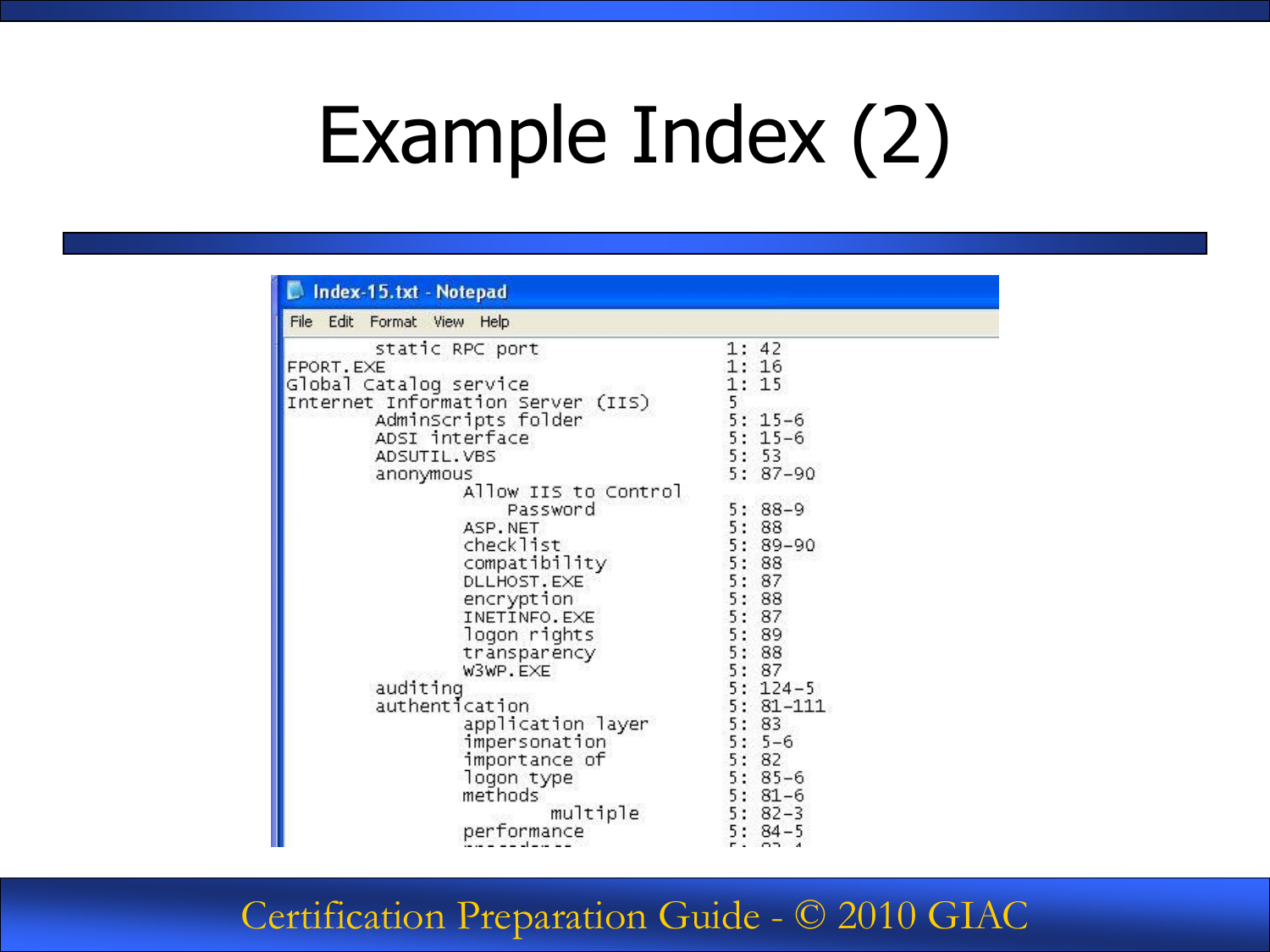# Example Index (3)

|      |                                                                             |          | Microsoft Excel - gawn-1.xls [Read-Only]   |   |   |   |  |  |
|------|-----------------------------------------------------------------------------|----------|--------------------------------------------|---|---|---|--|--|
| 图】   | Eile<br>Edit View                                                           |          | Insert Format Tools Data<br>Window<br>Help |   |   |   |  |  |
| D.   | <b>GEBQBAYXBB+</b> # 0+0+ <b>&amp; 2+41 &amp; D</b><br>$\frac{32}{7}$ Arial |          |                                            |   |   |   |  |  |
|      | C1108                                                                       |          | ∱ Outdoor Mapping - Kismet                 |   |   |   |  |  |
|      | A                                                                           | B        | C                                          | D | E | F |  |  |
| 1096 | 6                                                                           | $2 - 5$  | OpenSSL Installation                       |   |   |   |  |  |
| 1097 | 6                                                                           | $2 - 7$  | openssl.cnf                                |   |   |   |  |  |
| 1098 | $\mathbf{1}$                                                                | $3 - 26$ | Operating Bands 802.11a                    |   |   |   |  |  |
| 1099 | 4                                                                           | $2 - 27$ | OR WORP                                    |   |   |   |  |  |
| 1100 | 5                                                                           | 1-58     | Orinco/Agere                               |   |   |   |  |  |
| 1101 | $\mathbf{1}$                                                                | $3 - 25$ | Orthogonal                                 |   |   |   |  |  |
| 1102 | 3                                                                           | $2-5$    | OSCAR                                      |   |   |   |  |  |
| 1103 | 3                                                                           | $2 - 29$ | <b>OSCAR Messaging</b>                     |   |   |   |  |  |
| 1104 | $\overline{4}$                                                              | $2 - 30$ | Other WMAN types                           |   |   |   |  |  |
| 1105 | 2                                                                           | $4-5$    | OUI                                        |   |   |   |  |  |
| 1106 | 3                                                                           | $1-5$    | OUI                                        |   |   |   |  |  |
| 1107 | $\overline{2}$                                                              | $4 - 20$ | <b>Outdoor Mapping</b>                     |   |   |   |  |  |
| 1108 | $\overline{2}$                                                              | $4 - 21$ | Outdoor Mapping - Kismet                   |   |   |   |  |  |
| 1109 | $\overline{4}$                                                              | $2-6$    | Outdoor Network Risks                      |   |   |   |  |  |
| 1110 | 4                                                                           | $2 - 11$ | Outdoor networks - Sniffing                |   |   |   |  |  |
| 1111 | 4                                                                           | $2 - 8$  | Outdoor RF Networks                        |   |   |   |  |  |
| 1112 | 4                                                                           | $2 - 10$ | Outdoor Signal Propogation                 |   |   |   |  |  |
| 1113 | 5                                                                           | $3 - 46$ | Overall Wireless Defenses                  |   |   |   |  |  |
| 1114 | 5                                                                           | $4 - 7$  | Overlay - Deployment Model                 |   |   |   |  |  |
| 1115 | 5                                                                           | $4 - 20$ | Oversized reassembled packet               |   |   |   |  |  |
| 1116 | 6                                                                           | $3-49$   | PAC                                        |   |   |   |  |  |
| 1117 | 4                                                                           | $1 - 41$ | Packet trace - Chopchop                    |   |   |   |  |  |
| 1118 | 4                                                                           | $2 - 15$ | Packetyzer                                 |   |   |   |  |  |
| 1119 | $\overline{4}$                                                              | $1-5$    | PAE                                        |   |   |   |  |  |
| 1120 | $\overline{4}$                                                              | $1 - 10$ | PAE - DWEP                                 |   |   |   |  |  |
| 1121 | 5                                                                           | $2 - 28$ | Pairwise Key Expansion                     |   |   |   |  |  |
| 1122 | 5                                                                           | $3-13$   | Pairwise Master Key                        |   |   |   |  |  |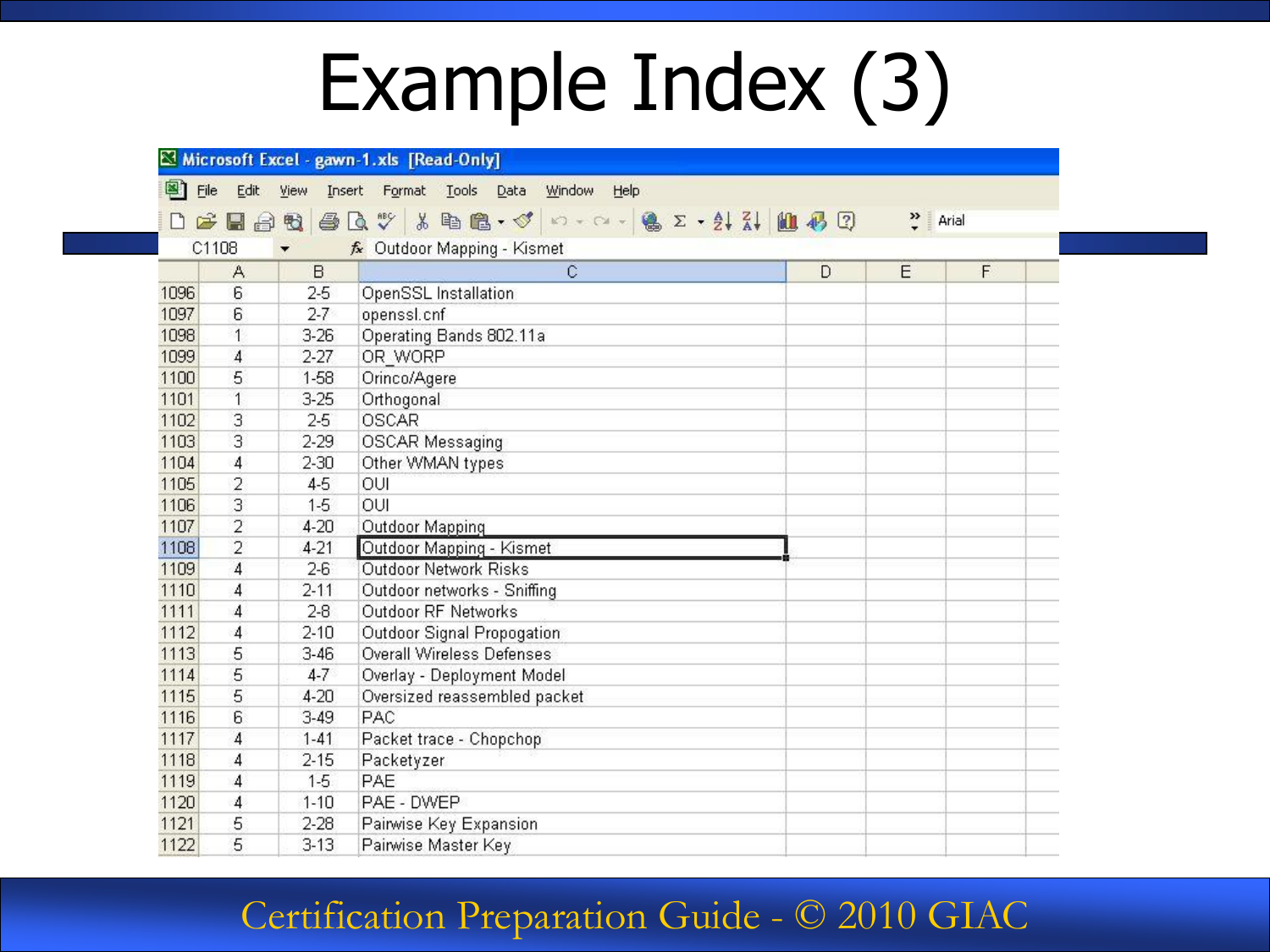## About practice tests

- Roughly same difficulty as exam
- Questions are written by the same subject matter experts
- First practice exam is best gauge of your skills. Questions may be repeated on subsequent practice exams
- Follow the same single exam format as certification exam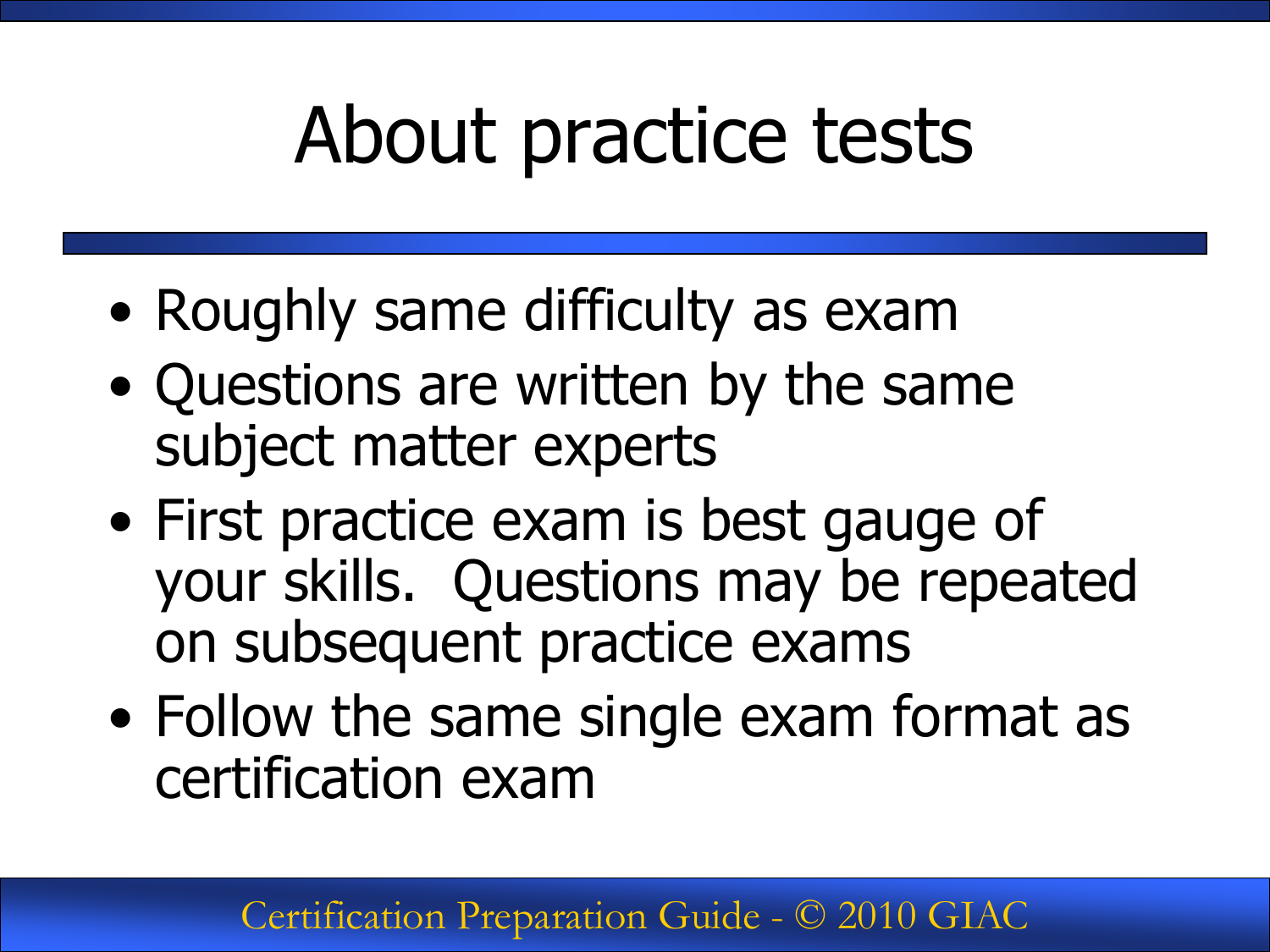# An Ideal Study Plan

- Read all SANS courseware twice (using a highlighter and tabs)
- Prepare a good index of course material
- Listen to audio files at least once
- Familiarize yourself with the certification objectives (COs)
- When you think you know your stuff, take the first practice exam simulating live exam conditions.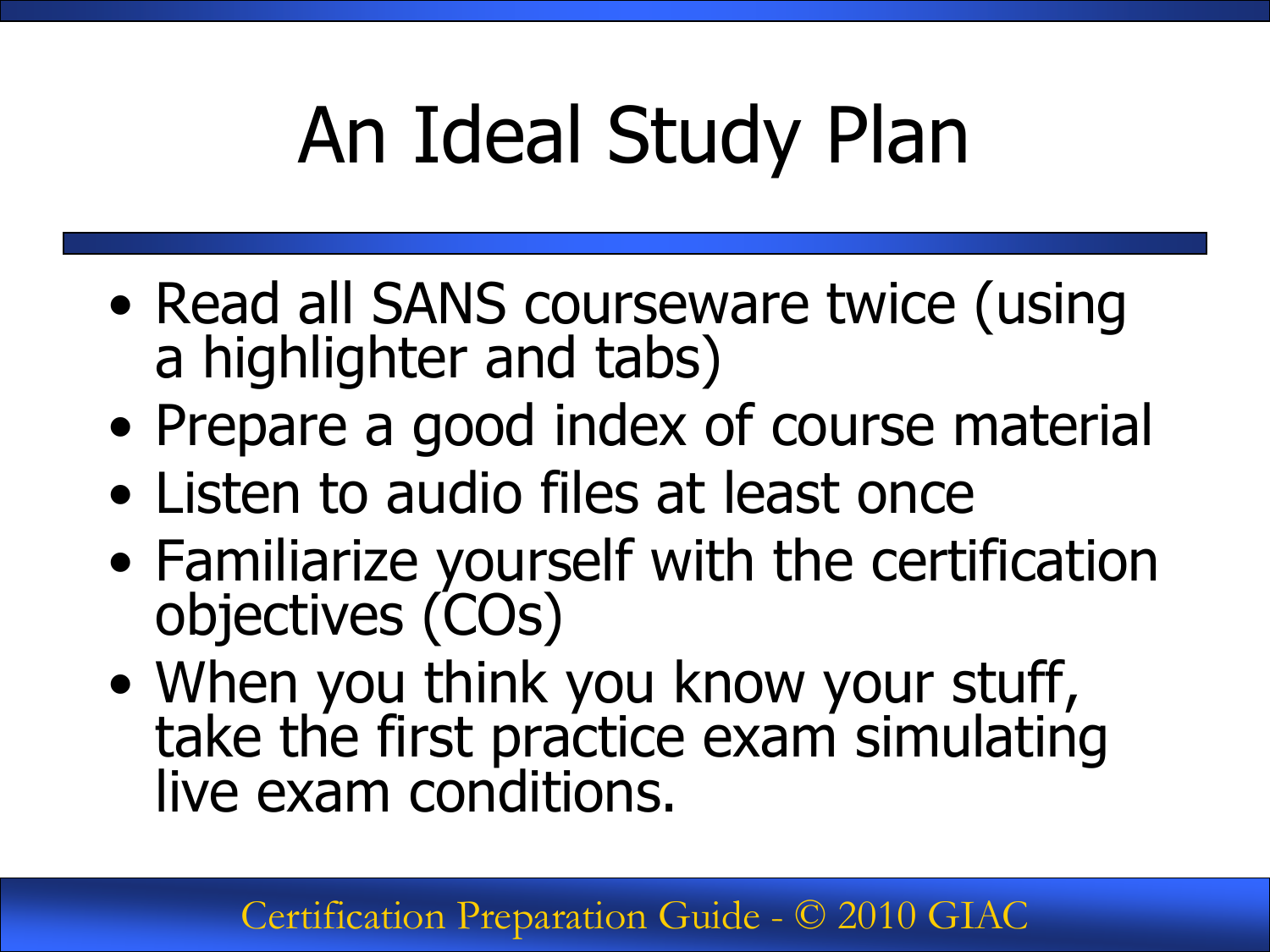# Study plan in ideal world (2)

- Assess deficient areas based on practice exam results (printed report ranks your knowledge of cert objectives)
- Additional study to address deficiencies
- Second practice exam
- One more round of addressing deficiencies
- Certification Exam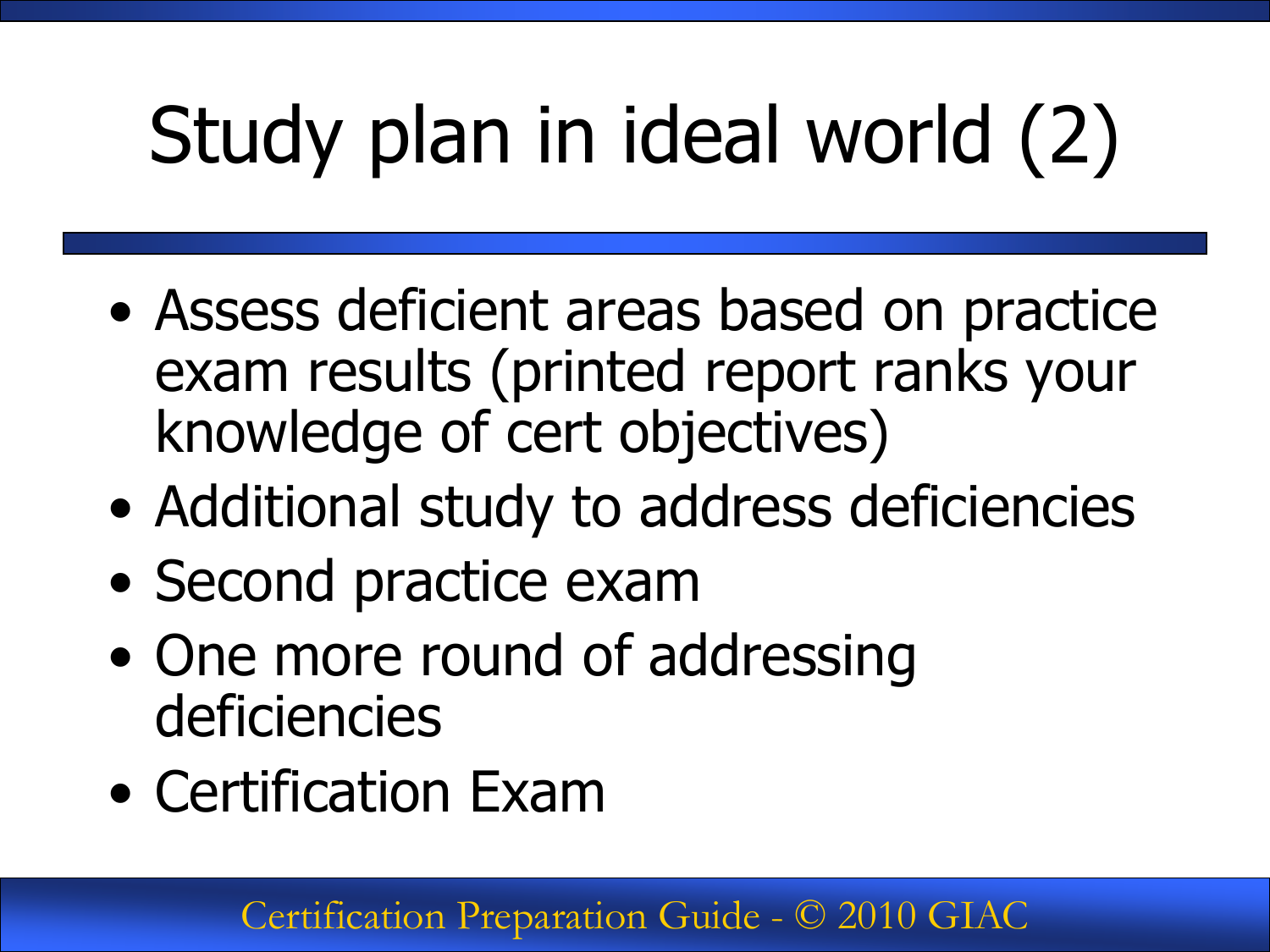# Condensed Study Plan

- Index the courseware
- Be familiar with cert objectives
- Take first practice test
- Honest assessment of your own skills + additional study as required
- Take cert exam (if ready)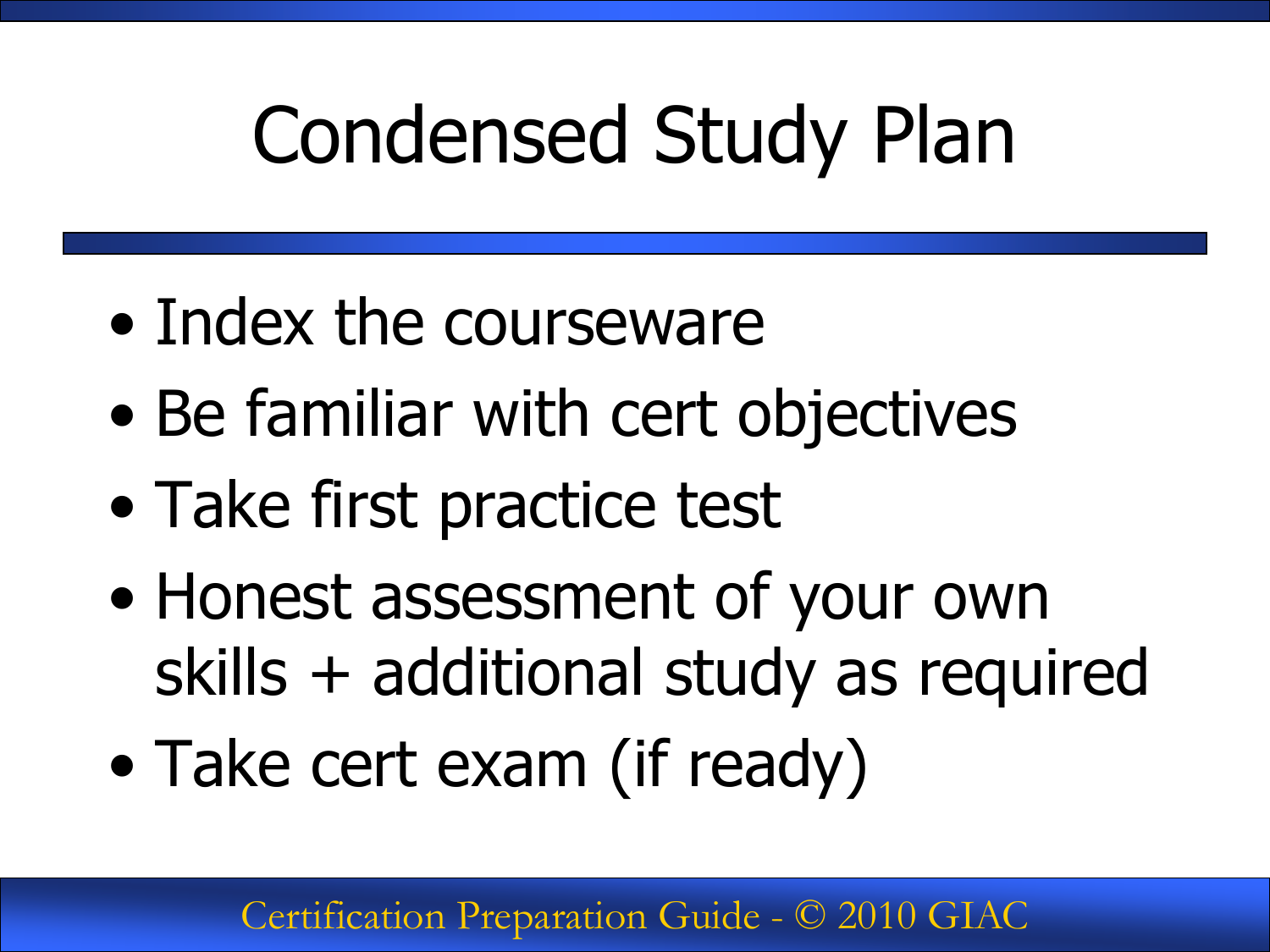## Practice Exam Question **Explanations**

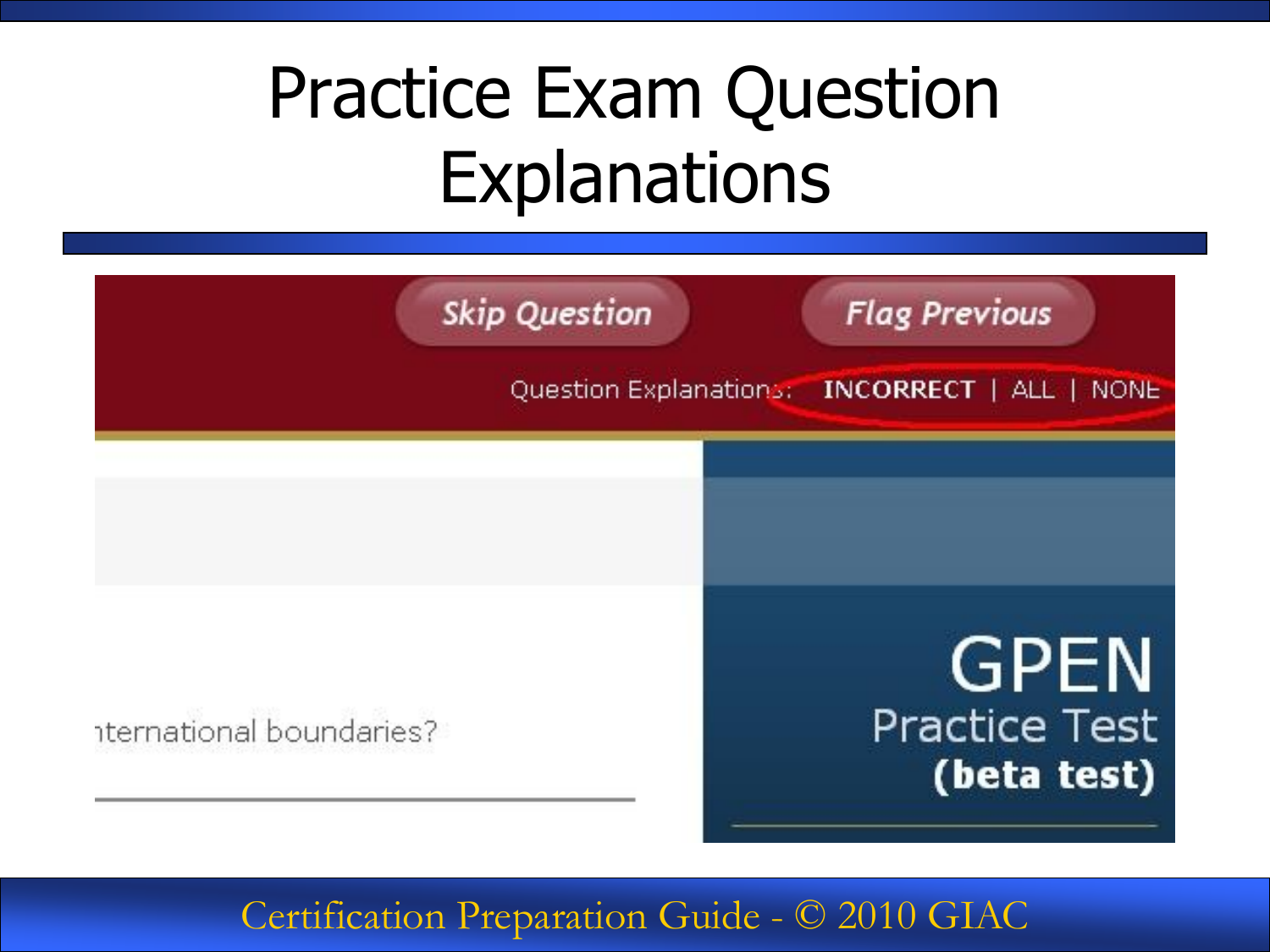# Sample STAR/CO Report<br>
SCOPEN Practice Test<br>
Score: 83.33% Status: Passed



#### **GPEN Practice Test** Score: 83.33% Status: Passed

| Cain                                               |                |
|----------------------------------------------------|----------------|
| <b>Command Injection</b>                           | ATA ATA        |
| <b>Command Shell vs. Terminal Access</b>           | <b>ATA ATA</b> |
| <b>Cross Site Request Forgery</b>                  | TYPT ?         |
| <b>Cross Site Scripting</b>                        | THE THE        |
| <b>Enumerating Users</b>                           | KY T           |
| <b>Exploitation Fundamentals</b>                   | 合金食            |
| <b>Finding Vulnerabilities with Search Engines</b> |                |
| <b>John the Ripper</b>                             |                |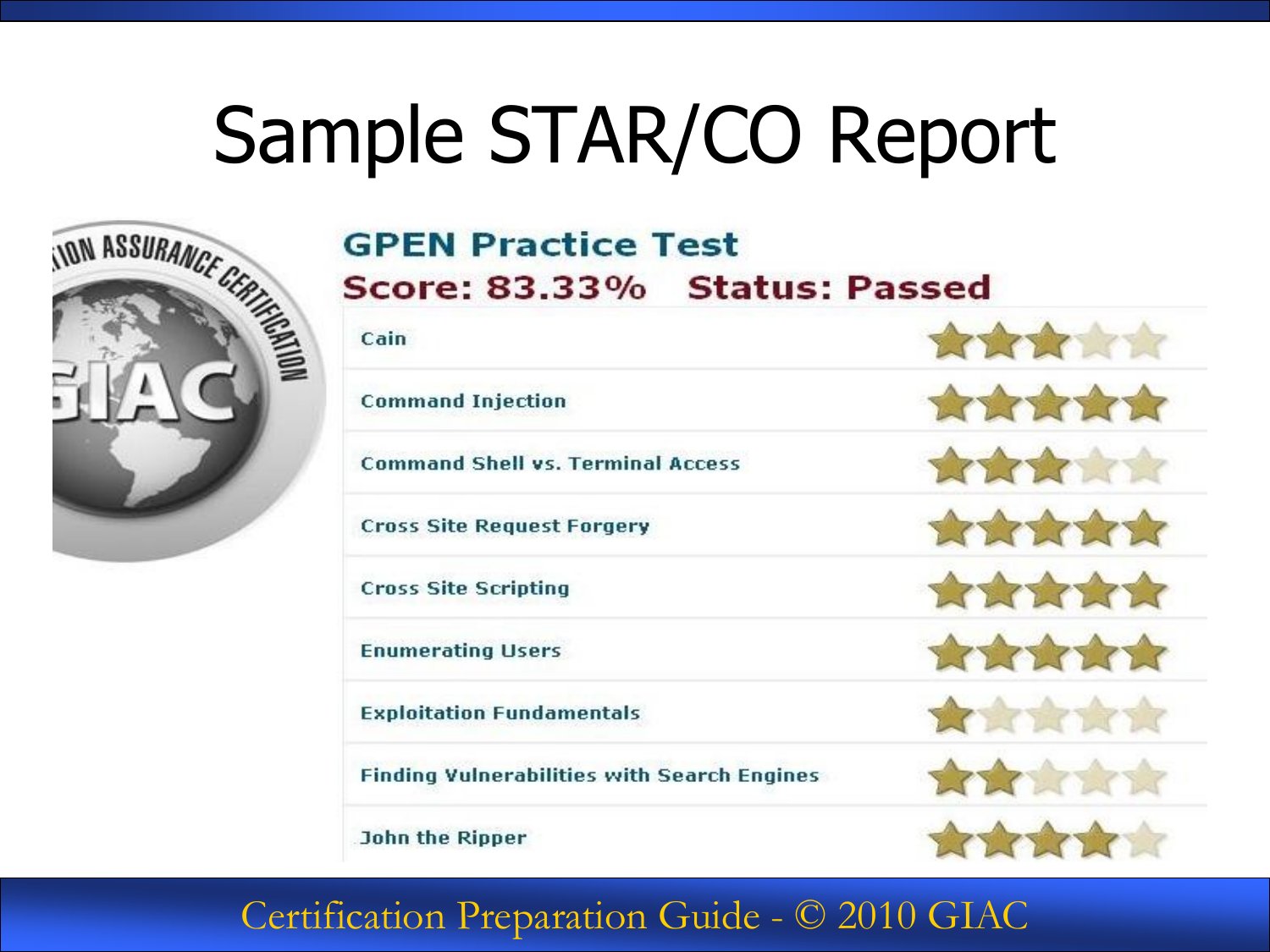## STAR/CO Report Always Available

#### **Recent Practice Tests)**

| Exam<br>A                                 | <b>Certification</b>                                                                                                                                                                                                                                                                                                                                                                                                                                                       | <b>Status</b>                                               |
|-------------------------------------------|----------------------------------------------------------------------------------------------------------------------------------------------------------------------------------------------------------------------------------------------------------------------------------------------------------------------------------------------------------------------------------------------------------------------------------------------------------------------------|-------------------------------------------------------------|
| GCIM - 0407 Exam - ID<br>427176           |                                                                                                                                                                                                                                                                                                                                                                                                                                                                            | Failed - 8.00% (view<br>summary)                            |
| Automated Math Test Exam -<br>ID 654416   |                                                                                                                                                                                                                                                                                                                                                                                                                                                                            | Passed - 100,00% (view<br>$\triangleright$<br>summary)<br>L |
| Automated Math Test Exam -<br>ID 665636   |                                                                                                                                                                                                                                                                                                                                                                                                                                                                            | Passed - 100,00% (view<br>E<br>summary)<br>U                |
| Automated Math Test Exam -  <br>ID 668016 |                                                                                                                                                                                                                                                                                                                                                                                                                                                                            | Passed - 100.00% (view<br>j<br>summary)                     |
| Automated Math Test Exam -<br>ID 668021   |                                                                                                                                                                                                                                                                                                                                                                                                                                                                            | Passed - 100.00% (view<br>$\overline{1}$<br>summary)        |
| Automated Math Test Exam -<br>ID 668616   | $\frac{1}{2} \left( \frac{1}{2} \right) \left( \frac{1}{2} \right) \left( \frac{1}{2} \right) \left( \frac{1}{2} \right) \left( \frac{1}{2} \right) \left( \frac{1}{2} \right) \left( \frac{1}{2} \right) \left( \frac{1}{2} \right) \left( \frac{1}{2} \right) \left( \frac{1}{2} \right) \left( \frac{1}{2} \right) \left( \frac{1}{2} \right) \left( \frac{1}{2} \right) \left( \frac{1}{2} \right) \left( \frac{1}{2} \right) \left( \frac{1}{2} \right) \left( \frac$ | Passed - 100,00% (view<br>J<br>summary)                     |
| Automated Math Test Exam -<br>ID 672624   |                                                                                                                                                                                                                                                                                                                                                                                                                                                                            | Passed - 100.00% (view<br>J<br>summary)                     |
|                                           |                                                                                                                                                                                                                                                                                                                                                                                                                                                                            |                                                             |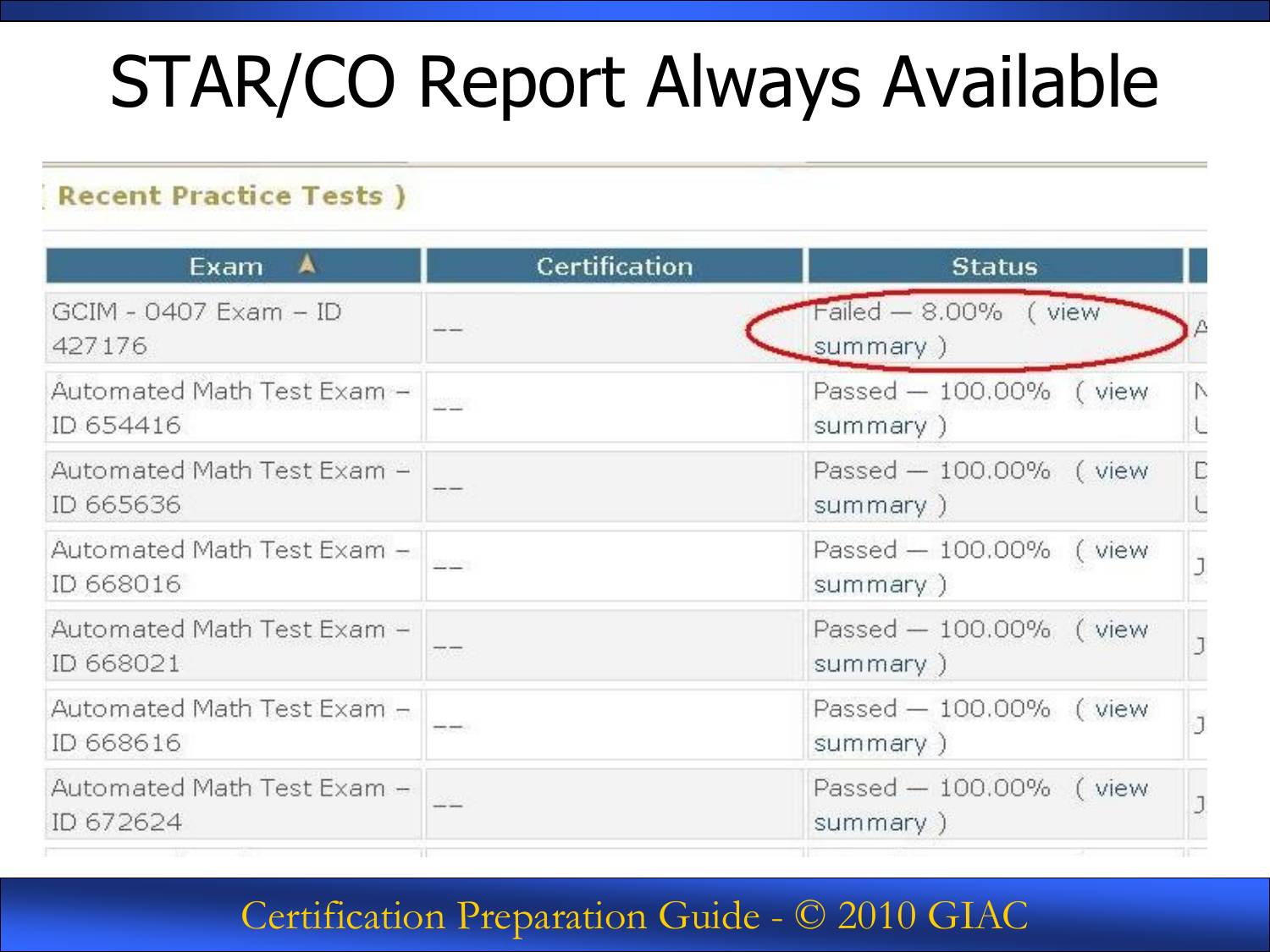# Test timing

- Set waypoints. Example: 40/1hr, 80/2hr, 120/hr
- Simulate exam timing with practice tests
- Don't watch the clock at all unless you are near a waypoint.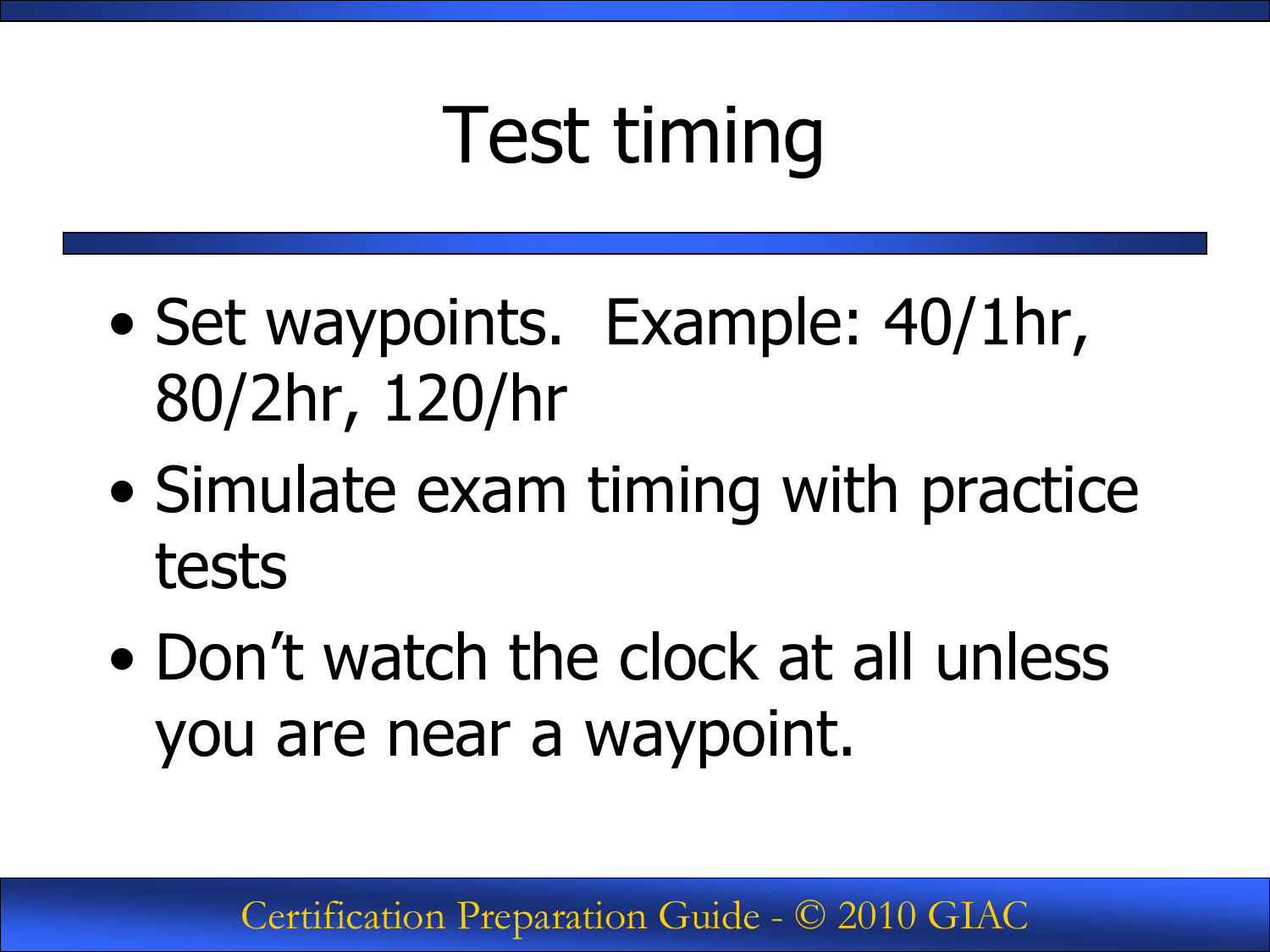## Question Reading

- Read the question, all answer options, then read the question again
- Understand what the question is asking and don't make assumptions
- Beware of NOT/FALSE questions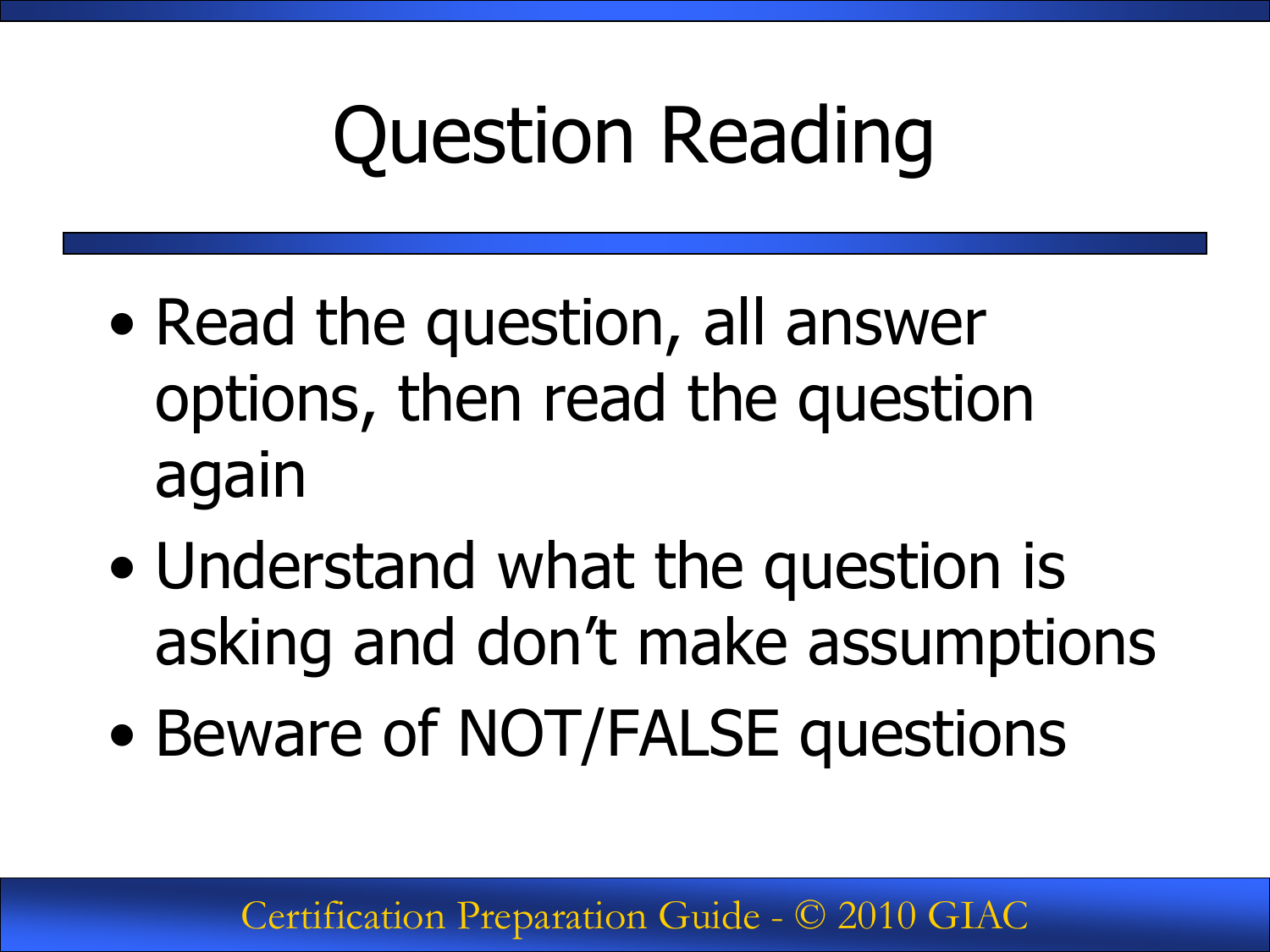## Preparation – Tying It Together

- Course Material
- Practice Exams
- Certification Objectives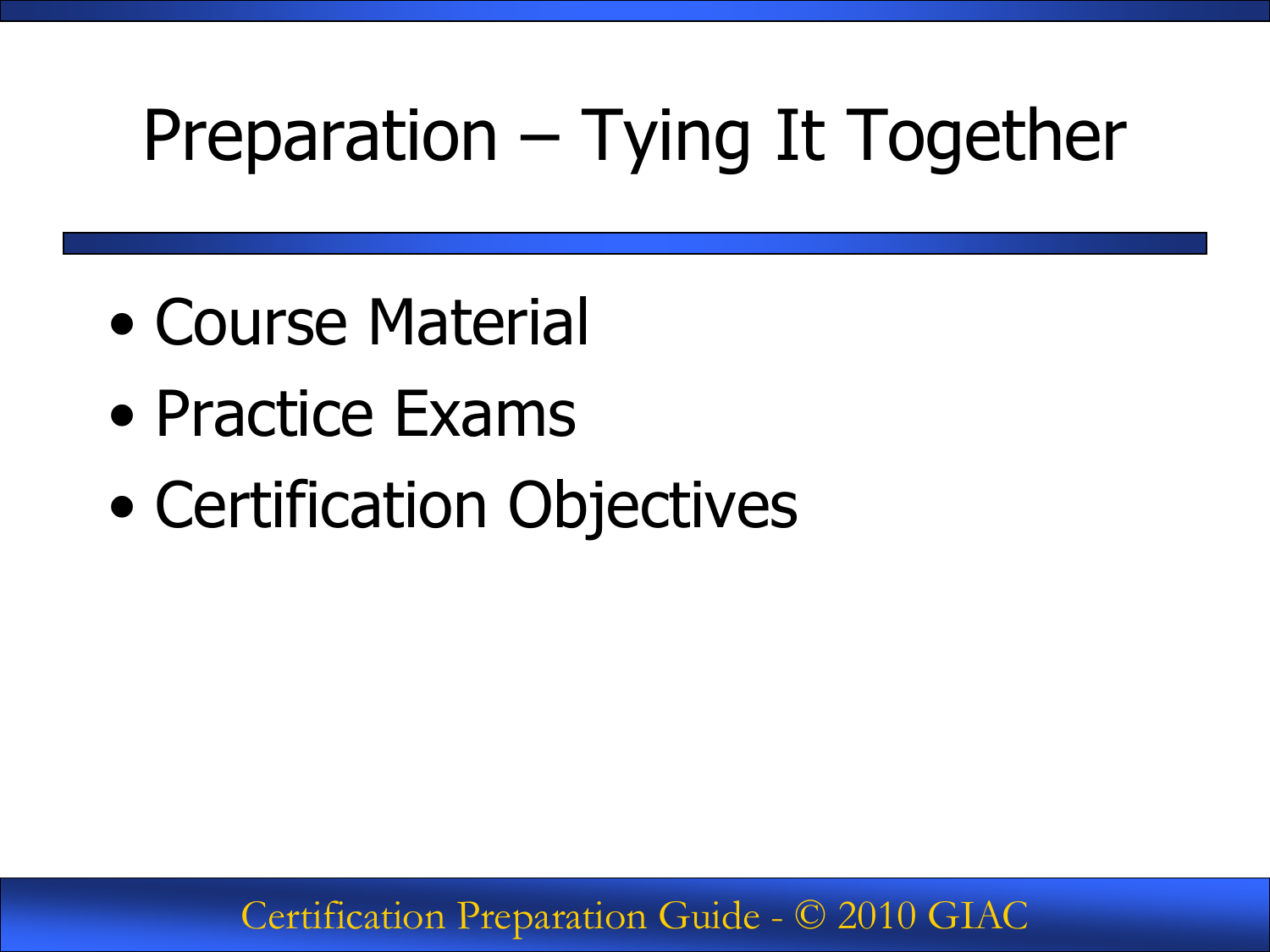## Combating Psychological Issues

- Stay in the moment
- Trust yourself if you know the answer
- Relax (retakes available)
- Chance favors the prepared mind
- The power of positive thinking